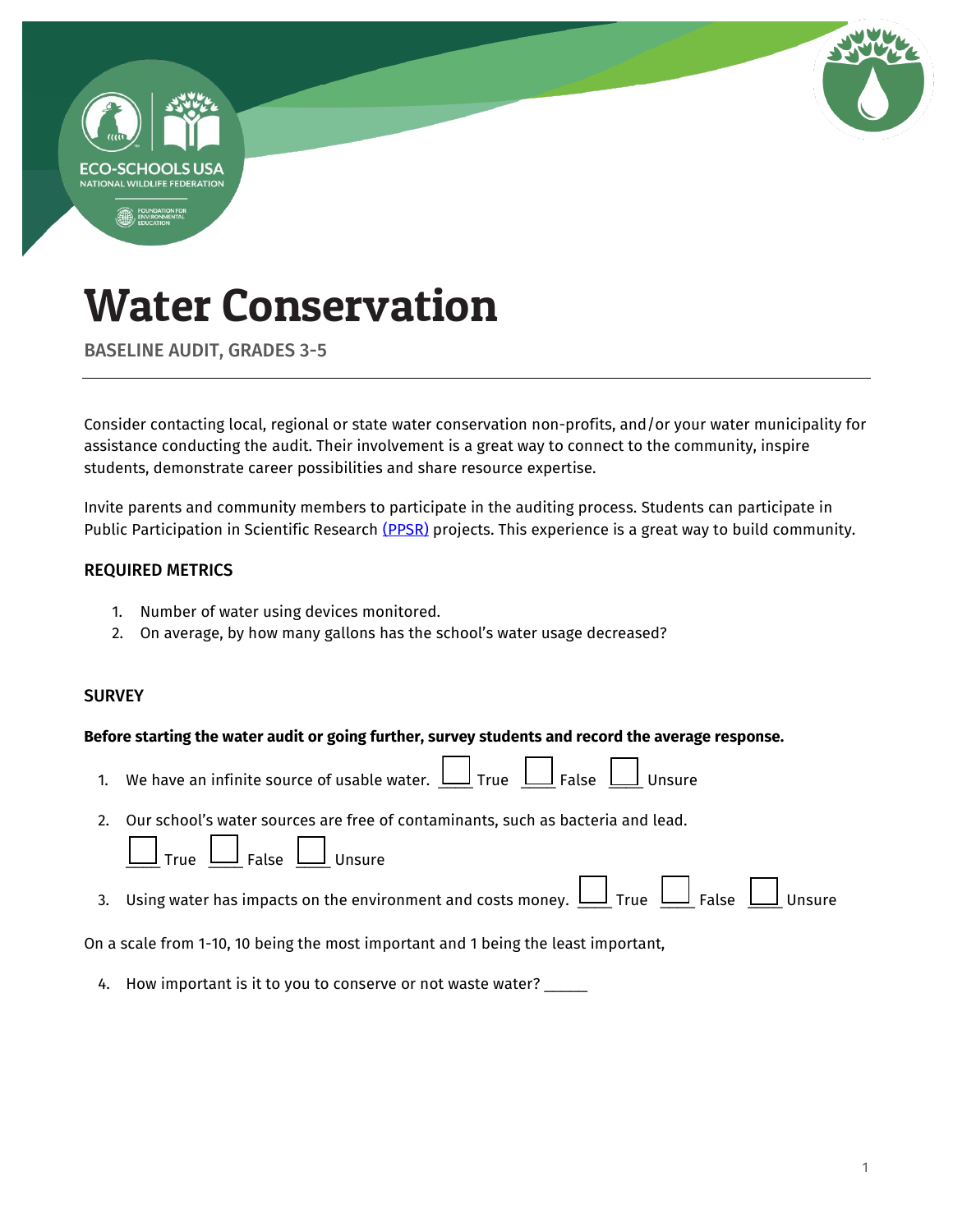

BASELINE AUDIT, GRADES 3-5



#### TABLE 1. DEFINING THE STUDY SITE

| 1. | Our school's water sources have been tested for<br>the following contaminants.* (faucets, fountains,<br>showers)<br>2016 WIIN Act - Provision, Sec. 2107: Lead testing in<br>school and child care program drinking water | lead $\bigsqcup$ bacteria $\bigsqcup$ iron $\bigsqcup$<br>mercury<br>copper $\boxed{\underline{\qquad}}$ nitrates $\boxed{\phantom{0}}$ unsure |
|----|---------------------------------------------------------------------------------------------------------------------------------------------------------------------------------------------------------------------------|------------------------------------------------------------------------------------------------------------------------------------------------|
| 2. | What is the source of the school's water supply?                                                                                                                                                                          | well<br>municipal water supply<br>unsure                                                                                                       |
| 3. | If a municipal water supply, what is its source?                                                                                                                                                                          | lake or river $\bigsqcup$ well (aquifer/groundwater)<br>N/A<br>unsure                                                                          |
| 4. | Where does water used inside the school go?<br>Check all that apply.                                                                                                                                                      | on-site septic systems<br>drainage field<br>municipal sewer system<br>recycled for use as grey water                                           |
| 5. | How many gallons of water does the school and<br>district use each year?                                                                                                                                                  | gallons per year at the school<br>gallons per year at the district                                                                             |

\*Do you have questions regarding water quality at school? The [Healthy Schools Pathway c](https://www.nwf.org/Eco-Schools-USA/Pathways/Healthy-Schools)an help. If the team needs a timely response, please contact us at **eco-schoolsusa@nwf.org**.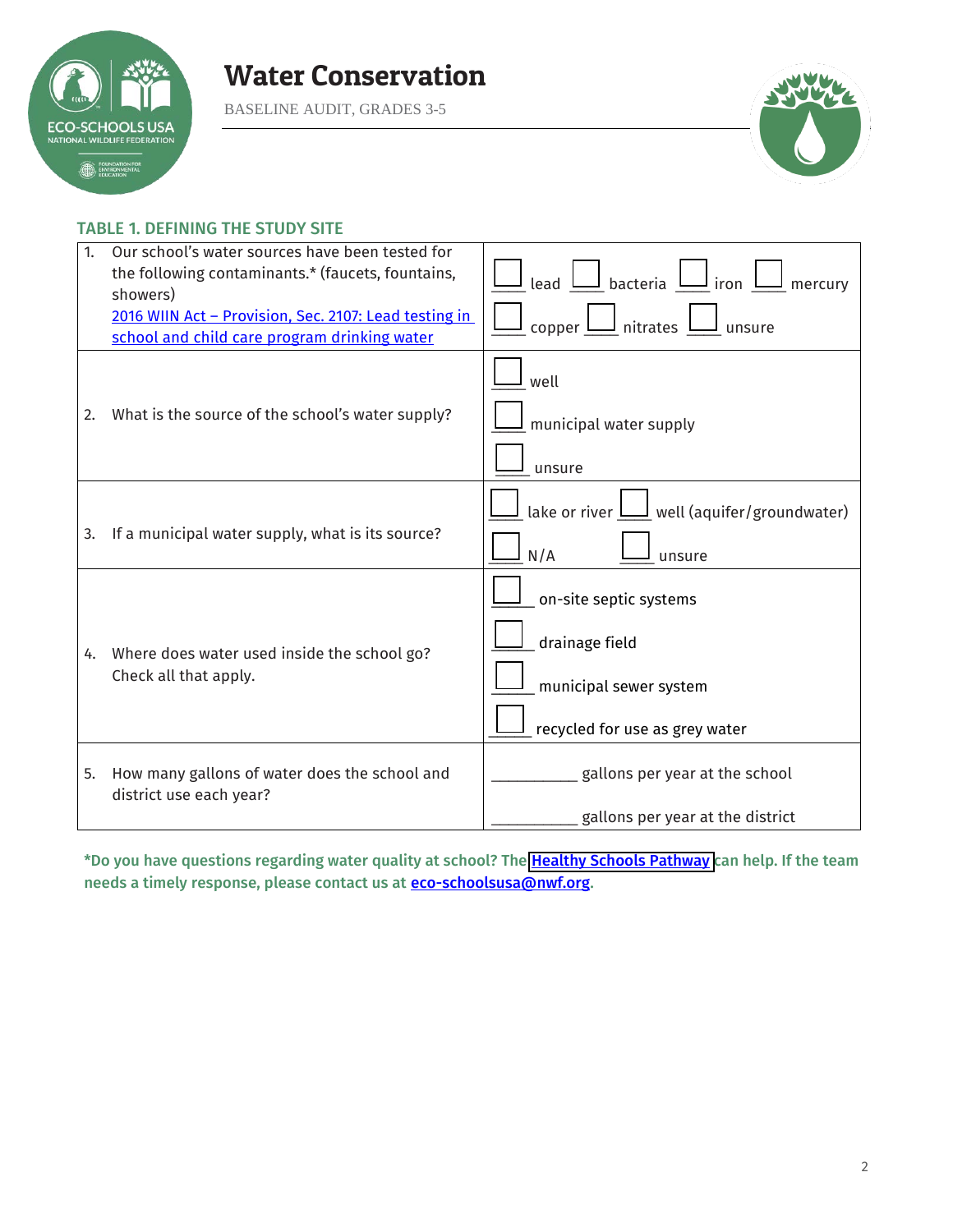

BASELINE AUDIT, GRADES 3-5



#### HEATING AND AIR CONDITIONING (HVAC)

#### CHART 1. HEATING AND AIR CONDITIONING (HVAC)

| 1.        | Does your school have boilers (commercial hot<br>water systems)?                            | Yes<br>l No<br>Unsure                                                                                       |  |  |  |  |  |  |  |  |
|-----------|---------------------------------------------------------------------------------------------|-------------------------------------------------------------------------------------------------------------|--|--|--|--|--|--|--|--|
|           |                                                                                             | If yes, continue answering questions 2 and 3. If no or unsure, go to the summary questions at the bottom of |  |  |  |  |  |  |  |  |
| the page. |                                                                                             |                                                                                                             |  |  |  |  |  |  |  |  |
| 2.        | How many boilers does the school have                                                       |                                                                                                             |  |  |  |  |  |  |  |  |
|           | installed?                                                                                  |                                                                                                             |  |  |  |  |  |  |  |  |
| 3.        | The average commercial boiler uses 193 gallons<br>of water per hour. Estimate the number of | Hours in use x _____ gallons of water per hour =                                                            |  |  |  |  |  |  |  |  |
|           | gallons the boiler(s) uses at the school.                                                   | gallons used by boiler(s)/day                                                                               |  |  |  |  |  |  |  |  |

#### **Think about the following questions as you summarize the information in Chart 1.**

- 1. How might this information help inform the Eco-Action Team's action plan?
- 2. Are their alternatives to boiler systems, new technology available or on the horizon? What are they?
- 3. What ideas do teams have about how to engineer a better system?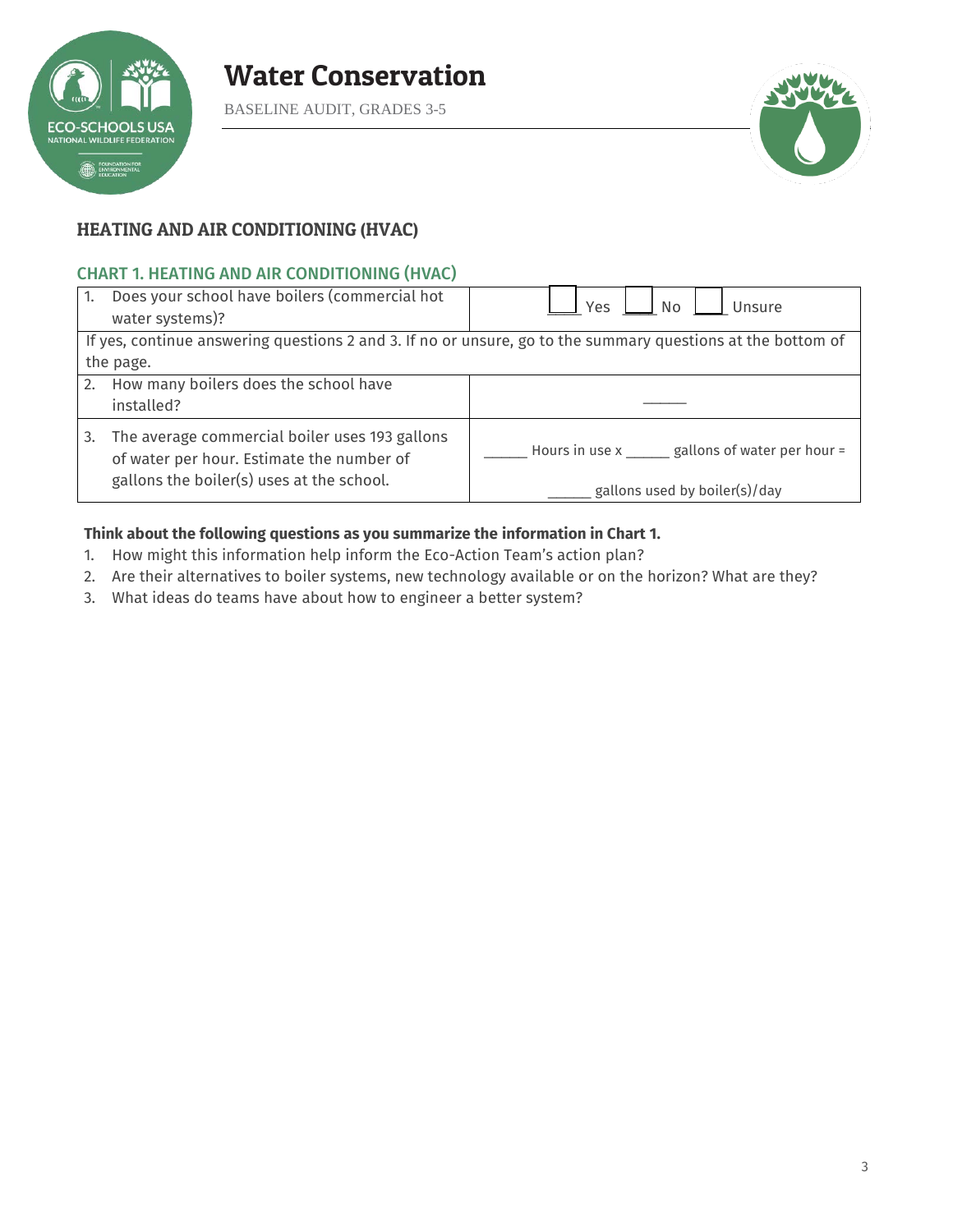

BASELINE AUDIT, GRADES 3-5



#### IRRIGATION

#### CHART 2. GENERAL IRRIGATION

| 1.                                                                                                                                           | After walking the school grounds, what type of<br>land cover was observed most? |           | concrete/asphalt | grass and/or other natural plant cover<br>natural rock ground covers<br>turf or man-made ground covers |  |  |  |  |  |  |
|----------------------------------------------------------------------------------------------------------------------------------------------|---------------------------------------------------------------------------------|-----------|------------------|--------------------------------------------------------------------------------------------------------|--|--|--|--|--|--|
| What is the average rainfall, in inches, for each month during the school year, August through June?<br>2.<br>https://www.usclimatedata.com/ |                                                                                 |           |                  |                                                                                                        |  |  |  |  |  |  |
|                                                                                                                                              |                                                                                 | August    | in.              |                                                                                                        |  |  |  |  |  |  |
|                                                                                                                                              |                                                                                 | September | in.              |                                                                                                        |  |  |  |  |  |  |
|                                                                                                                                              |                                                                                 | October   | in.              |                                                                                                        |  |  |  |  |  |  |
|                                                                                                                                              |                                                                                 | November  | in.              |                                                                                                        |  |  |  |  |  |  |
|                                                                                                                                              |                                                                                 | December  | in.              |                                                                                                        |  |  |  |  |  |  |
|                                                                                                                                              |                                                                                 | January   | in.              |                                                                                                        |  |  |  |  |  |  |
|                                                                                                                                              |                                                                                 | March     | in.              |                                                                                                        |  |  |  |  |  |  |
|                                                                                                                                              |                                                                                 | April     | in.              |                                                                                                        |  |  |  |  |  |  |
|                                                                                                                                              |                                                                                 | May       | in.              |                                                                                                        |  |  |  |  |  |  |
|                                                                                                                                              |                                                                                 | June      | in.              |                                                                                                        |  |  |  |  |  |  |

Continued on the next page.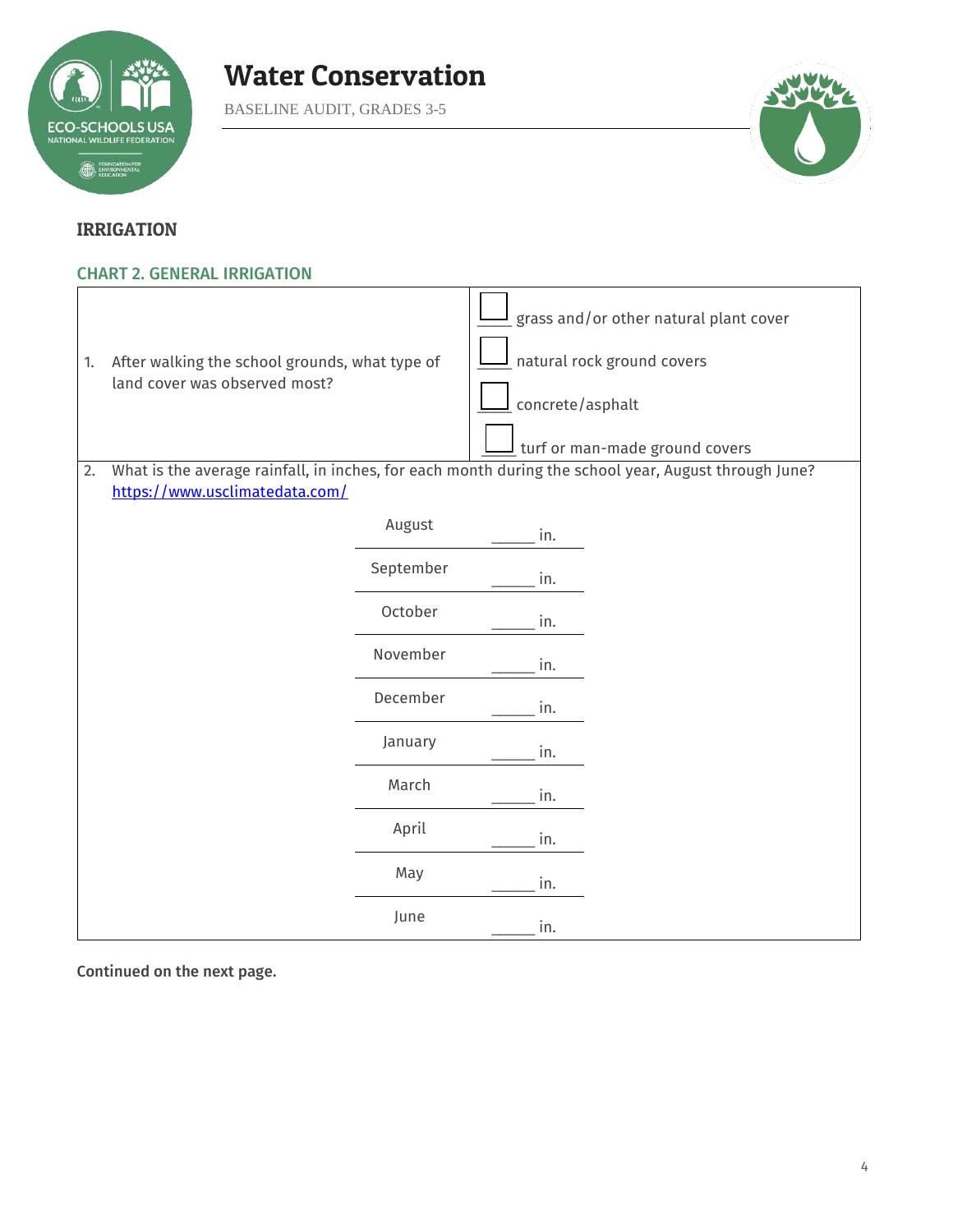

BASELINE AUDIT, GRADES 3-5



#### CHART 3. IRRIGATION SYSTEM

| 1. | Is an irrigation system installed throughout the<br>school grounds?                                                      | Yes<br>No.<br>Unsure |  |  |  |  |  |  |  |  |
|----|--------------------------------------------------------------------------------------------------------------------------|----------------------|--|--|--|--|--|--|--|--|
|    | If yes, continue answering questions 2-4. If no or unsure, go to Chart 5.                                                |                      |  |  |  |  |  |  |  |  |
| 2. | What is the irrigation schedule?                                                                                         |                      |  |  |  |  |  |  |  |  |
| 3. | How many stations/zones are installed?                                                                                   |                      |  |  |  |  |  |  |  |  |
| 4. | Survey the heads, drips and/or bubblers in each<br>zone/station. How many were observed to be<br>broken, leaking or cut? |                      |  |  |  |  |  |  |  |  |

#### CHART 4. SPRINKLERS WITH A HOSE ATTACHMENT

| 1. | Are sprinklers used to irrigate school green<br>spaces?                                                     | Yes<br>No<br>Unsure |  |  |  |  |  |  |  |  |
|----|-------------------------------------------------------------------------------------------------------------|---------------------|--|--|--|--|--|--|--|--|
|    | If yes, continue answering questions 2-4. If no or unsure, go to the summary questions at the bottom of the |                     |  |  |  |  |  |  |  |  |
|    | page.                                                                                                       |                     |  |  |  |  |  |  |  |  |
| 2. | What is the sprinkler schedule?                                                                             |                     |  |  |  |  |  |  |  |  |
| 3. | How many sprinklers are used around the school                                                              |                     |  |  |  |  |  |  |  |  |
|    | grounds?                                                                                                    |                     |  |  |  |  |  |  |  |  |
| 4. | Survey the outdoor faucets, hoses and                                                                       |                     |  |  |  |  |  |  |  |  |
|    | sprinklers. How many were observed to be                                                                    |                     |  |  |  |  |  |  |  |  |
|    | leaking, worn out or broken?                                                                                |                     |  |  |  |  |  |  |  |  |

#### **Think about the following questions as you summarize the information in Charts 2-4.**

- 1. How does weather impact the school's irrigation schedule?
- 2. Do schools have local or state regulations or guidelines regarding irrigation? Explain.
- 3. Explain any concerns teams/classes have regarding the results of their irrigation audit? Who can they contact?
- 4. What actions can the team/class take to improve water conservation on the school grounds?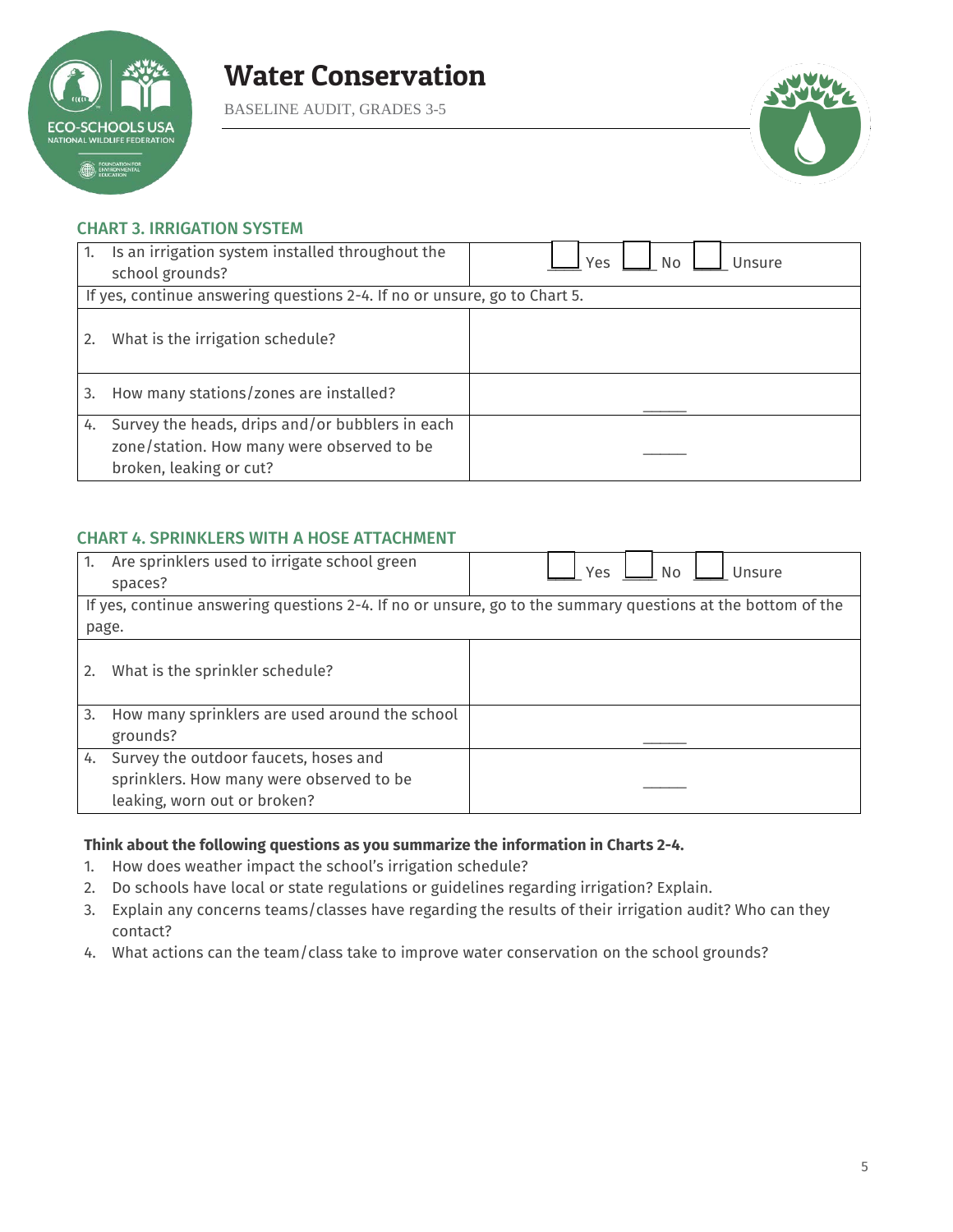

BASELINE AUDIT, GRADES 3-5



#### CHART 5. SCHOOL BATHROOMS

Using a highlighter, mark the locations on a school map, where auditing will occur. Work with the team/class to complete the audit and calculations. These tables and charts will be used to draw conclusion about water use and to inform the action plan to make recommendations for better water stewardship at the school.

(A) Automatic (S) Sensor (M) Manual (GPF) Gallons per Flush (GPM) Gallons per Minute

| <b>Location or</b><br><b>Room Number</b>         | <b>Toilets</b> |              |                           |            |                  |             | <b>Urinals</b> |            |   | <b>Bathroom Faucets</b> |               |            | <b>Other</b>   |   |              |   |  |
|--------------------------------------------------|----------------|--------------|---------------------------|------------|------------------|-------------|----------------|------------|---|-------------------------|---------------|------------|----------------|---|--------------|---|--|
|                                                  | Α              | S            | M                         | <b>GPF</b> | Α                | $\mathsf S$ | $\mathbb M$    | <b>GPF</b> | A | $\mathsf S$             | M             | <b>GPM</b> | Α              | S | M            |   |  |
| <b>Girls locker room next to</b><br><b>Gym A</b> |                |              | $\boldsymbol{\mathsf{X}}$ | 3.5        |                  |             |                |            | X |                         |               | 2.5        |                |   |              |   |  |
|                                                  |                |              |                           |            |                  |             |                |            |   |                         |               |            |                |   |              |   |  |
|                                                  |                |              |                           |            |                  |             |                |            |   |                         |               |            |                |   |              |   |  |
|                                                  |                |              |                           |            |                  |             |                |            |   |                         |               |            |                |   |              |   |  |
|                                                  |                |              |                           |            |                  |             |                |            |   |                         |               |            |                |   |              |   |  |
|                                                  |                |              |                           |            |                  |             |                |            |   |                         |               |            |                |   |              |   |  |
| <b>Total appliance numbers</b>                   | Α              |              | S                         | M          | A                |             | S              | M          | Α |                         | S             | M          | Α              |   | $\mathsf{s}$ | M |  |
| observed at each location                        |                |              |                           |            |                  |             |                |            |   |                         |               |            |                |   |              |   |  |
| Any observed leaks?                              |                | $Yes \tM$ No |                           |            | <b>Yes</b><br>No |             |                |            |   |                         | Yes $\Box$ No |            | $Yes \perp No$ |   |              |   |  |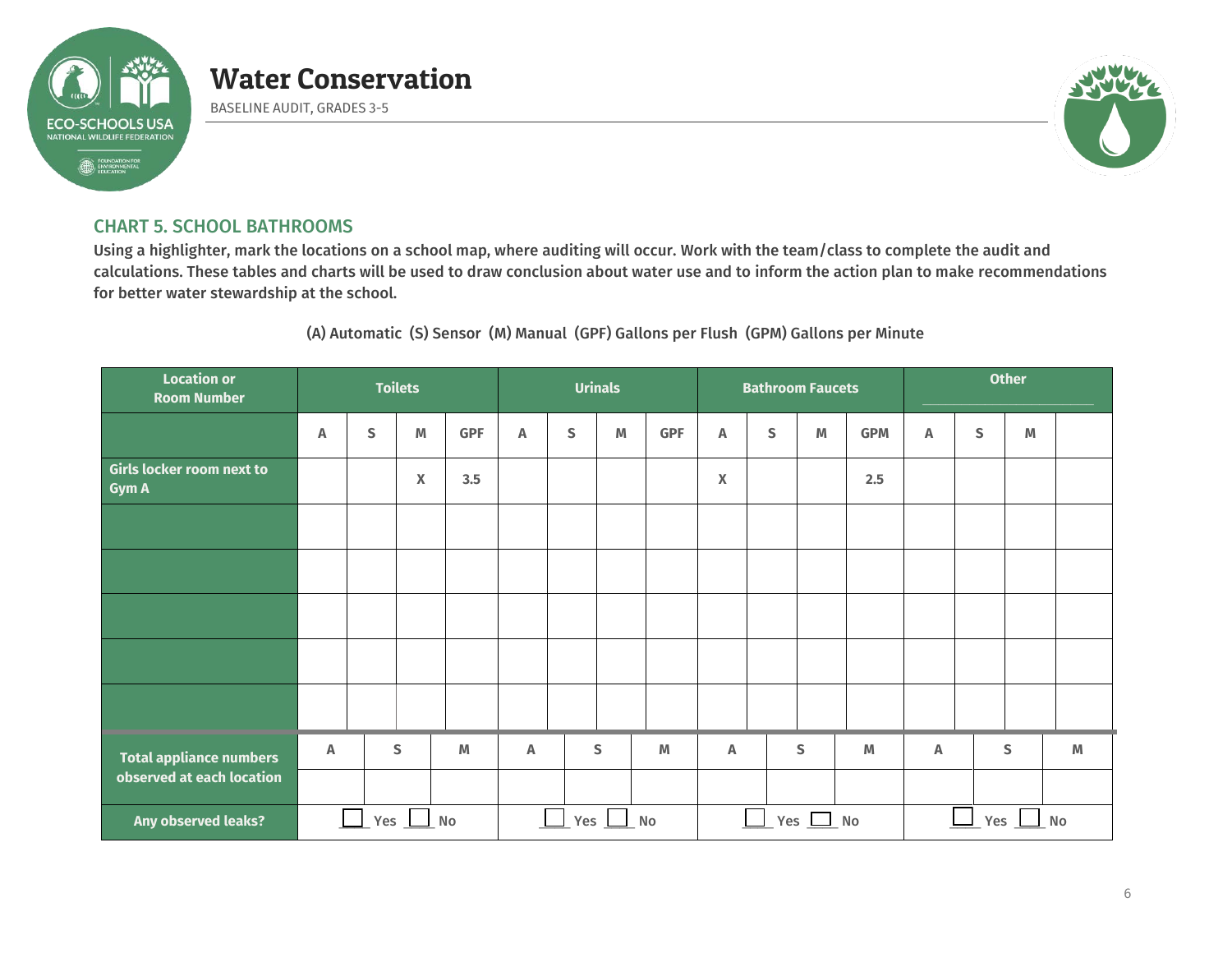

BASELINE AUDIT, GRADES 3-5



#### CHART 6. KITCHEN

Collect data on up to three areas that best represent the kitchen equipment found at the school. For safety reason, student may not be allowed in the kitchen area. If that is the case, work with the kitchen manager to collect the data.

(A) Automatic (S) Sensor (M) Manual (GPF) Gallons per Minute (GPM) Gallons per Hour

| <b>Location or</b><br><b>Room Number</b>   |   | <b>Sinks</b>     |   | <b>Sink Disposal</b> |                           |   |              |                  |   | <b>Dishwashers</b> |   |            |              | <b>Steamers</b> |   | <b>Other</b> |   |   |              |   |
|--------------------------------------------|---|------------------|---|----------------------|---------------------------|---|--------------|------------------|---|--------------------|---|------------|--------------|-----------------|---|--------------|---|---|--------------|---|
|                                            | Α | S                | M | <b>GPM</b>           | A                         | S | M            | <b>GPM</b>       | A | S                  | M | <b>GPM</b> | A            | S               | M | <b>GPH</b>   | A | S | M            |   |
|                                            |   |                  |   |                      |                           |   |              |                  |   |                    |   |            |              |                 |   |              |   |   |              |   |
|                                            |   |                  |   |                      |                           |   |              |                  |   |                    |   |            |              |                 |   |              |   |   |              |   |
|                                            |   |                  |   |                      |                           |   |              |                  |   |                    |   |            |              |                 |   |              |   |   |              |   |
|                                            |   |                  |   |                      |                           |   |              |                  |   |                    |   |            |              |                 |   |              |   |   |              |   |
| <b>Total appliance</b><br>numbers observed | A |                  | S | M                    | $\boldsymbol{\mathsf{A}}$ |   | $\mathsf{S}$ | M                | A |                    | S | M          | $\mathsf{A}$ |                 | S | M            | A |   | $\mathsf{S}$ | M |
| at each location                           |   |                  |   |                      |                           |   |              |                  |   |                    |   |            |              |                 |   |              |   |   |              |   |
| Any observed leaks?                        |   | No<br><b>Yes</b> |   |                      | Yes<br>No                 |   |              | Yes<br><b>No</b> |   |                    |   | Yes<br>No  |              |                 |   | No<br>Yes    |   |   |              |   |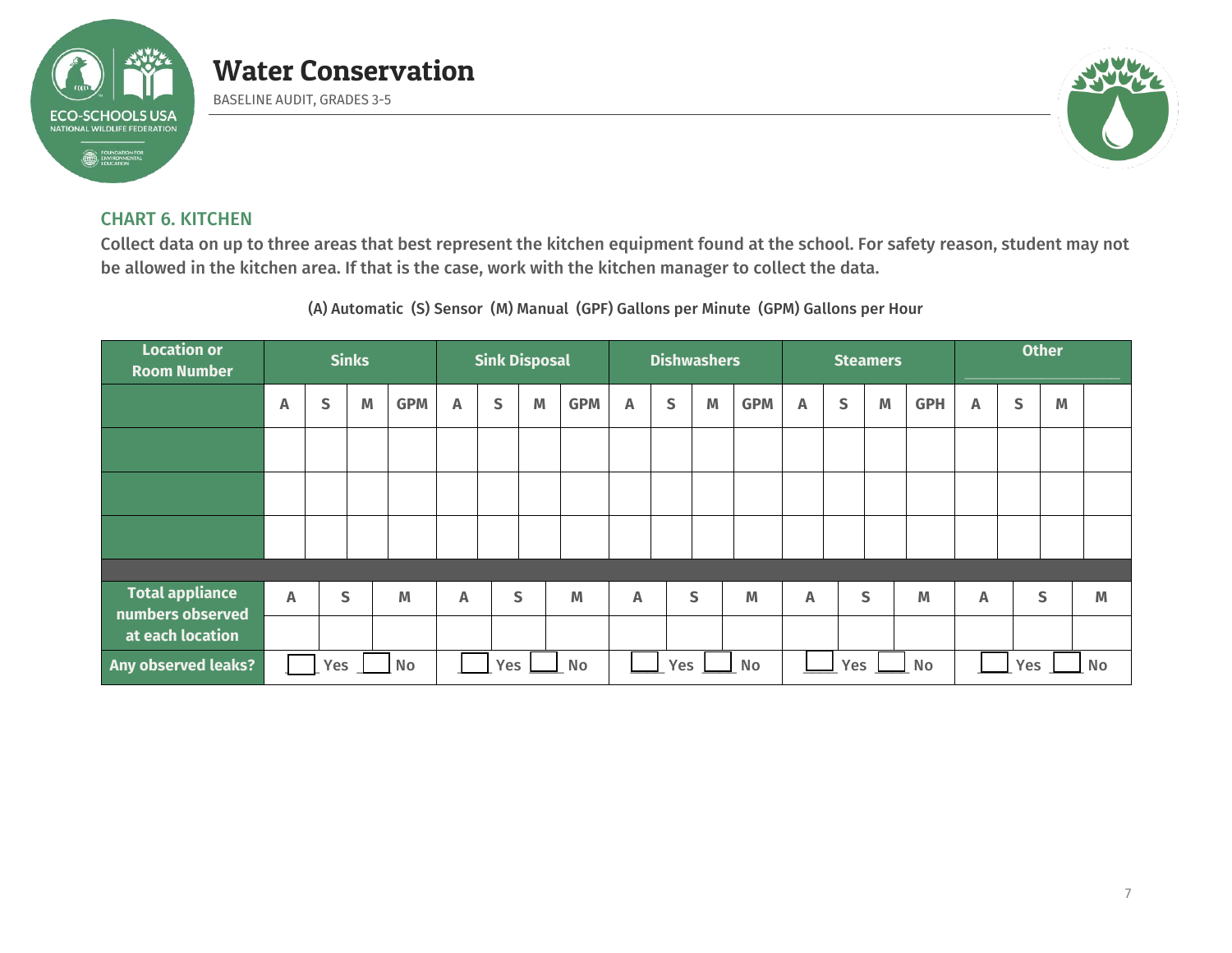

BASELINE AUDIT, GRADES 3-5



#### CHART 7. OTHER WATER USING APPLIANCES

Collect data on up to five areas that best represent other water using appliances or devices found at school.

(A) Automatic (S) Sensor (M) Manual (GPHP) Gallons per Hundred Pounds (GPM) Gallons per Minute (GPL) Gallons per Load

| <b>Location or</b><br><b>Room Number</b> |                         |                                                    | <b>Ice Makers</b> |             | <b>Lab Faucets</b> |   |   |            | <b>Utility Closet(s) or</b><br><b>Other Faucets</b> |   |   |            |                |              | <b>Water Fountains</b> |                              | <b>Other</b>               |   |   |   |
|------------------------------------------|-------------------------|----------------------------------------------------|-------------------|-------------|--------------------|---|---|------------|-----------------------------------------------------|---|---|------------|----------------|--------------|------------------------|------------------------------|----------------------------|---|---|---|
|                                          | A                       | $\mathsf{S}$                                       | M                 | <b>GPHP</b> | $\mathbb A$        | S | M | <b>GPM</b> | $\mathbb A$                                         | S | M | <b>GPM</b> | A              | $\mathsf{S}$ | M                      | <b>GPH</b>                   | $\overline{\mathsf{A}}$    | S | M |   |
|                                          |                         |                                                    |                   |             |                    |   |   |            |                                                     |   |   |            |                |              |                        |                              |                            |   |   |   |
|                                          |                         |                                                    |                   |             |                    |   |   |            |                                                     |   |   |            |                |              |                        |                              |                            |   |   |   |
|                                          |                         |                                                    |                   |             |                    |   |   |            |                                                     |   |   |            |                |              |                        |                              |                            |   |   |   |
|                                          |                         |                                                    |                   |             |                    |   |   |            |                                                     |   |   |            |                |              |                        |                              |                            |   |   |   |
|                                          |                         |                                                    |                   |             |                    |   |   |            |                                                     |   |   |            |                |              |                        |                              |                            |   |   |   |
| <b>Total appliance</b><br>numbers        | $\overline{\mathsf{A}}$ |                                                    | S                 | M           | A                  |   | S | M          | Α                                                   |   | S | M          | $\overline{A}$ |              | S                      | M                            | A                          |   | S | M |
| observed at each<br>location             |                         |                                                    |                   |             |                    |   |   |            |                                                     |   |   |            |                |              |                        |                              |                            |   |   |   |
| <b>Any observed</b><br>leaks?            |                         | $\boxed{\phantom{1}}$ Yes $\boxed{\phantom{1}}$ No |                   |             | $\Box$<br>Yes No   |   |   |            | $\sqrt{ }$ Yes $\sqrt{ }$ No                        |   |   |            |                |              |                        | $\sqrt{2}$ Yes $\sqrt{2}$ No | $\Box$<br>Yes<br><b>No</b> |   |   |   |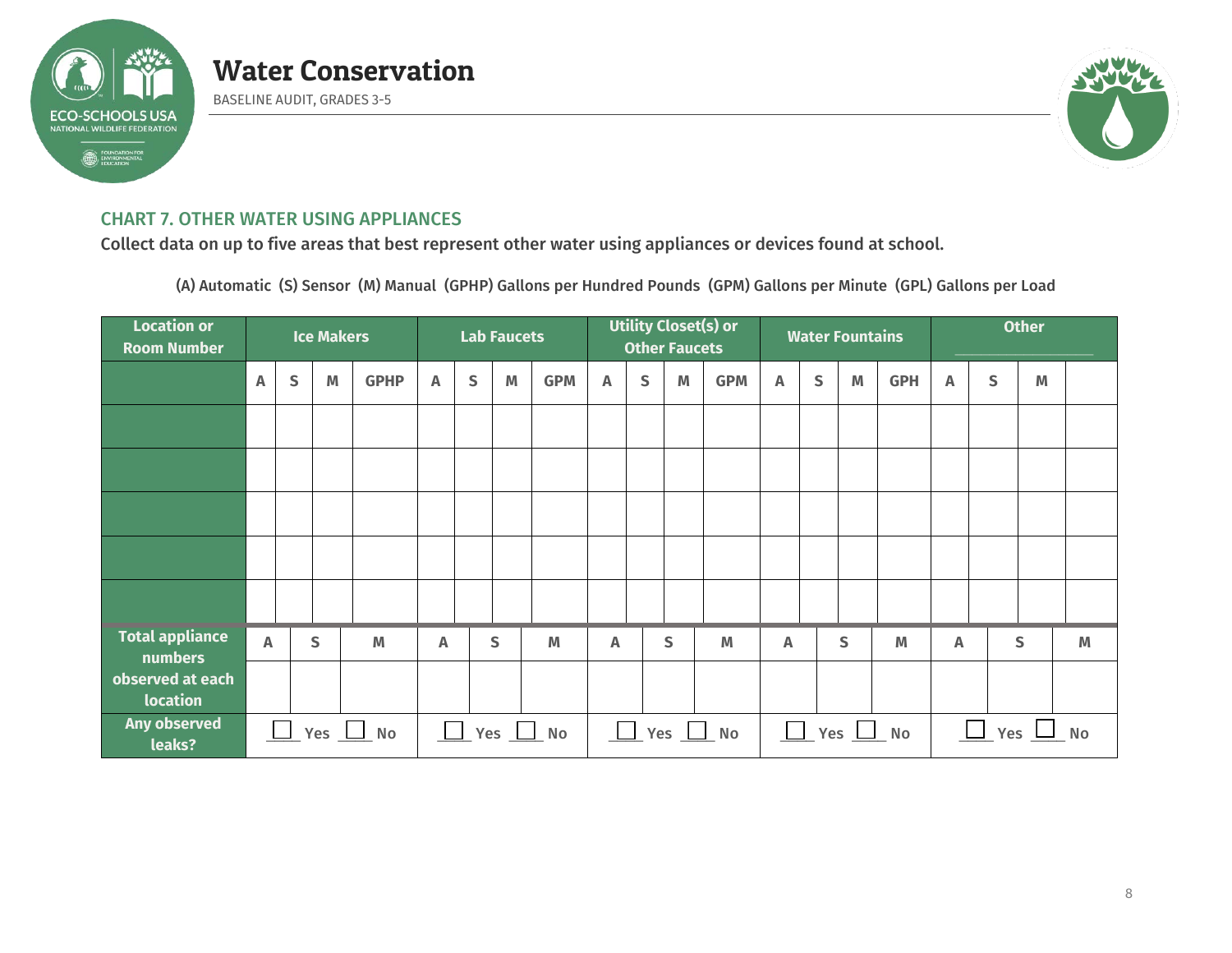

BASELINE AUDIT, GRADES 3-5



#### **Think about the following questions as you summarize the information in Charts 5-7.**

- 1. Provide a summary of water use at your school using Charts 5-7.
- 2. What's an estimate for the gallons of water used by all of the in-building sources audited?
- 3. Explain any concerns teams/classes have regarding the results of their in-building audit? Who can be contacted?
- 4. What actions can the team/class take to improve water conservation inside the building?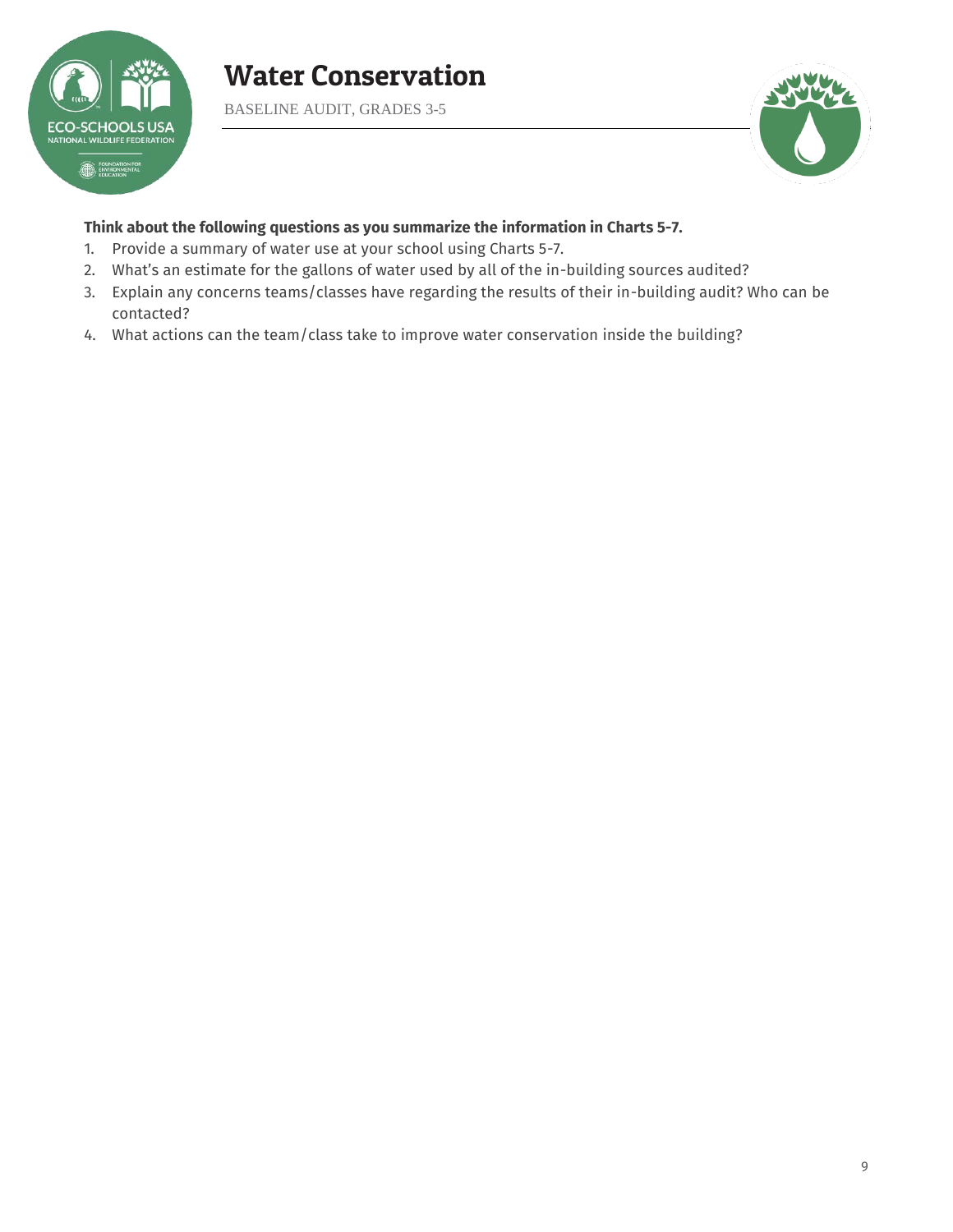

BASELINE AUDIT, GRADES 3-5



#### TABLE 2. WATER CONSERVING APPLIANCES, DEVICES AND PRACTICES

| 1. | Is the school certified as an Energy Star School?                                                              | <b>No</b><br>Unsure<br><b>Yes</b>                                                                             |
|----|----------------------------------------------------------------------------------------------------------------|---------------------------------------------------------------------------------------------------------------|
| 2. | Do all indoor faucets/showerheads have aerators?                                                               | Unsure<br>Yes<br><b>No</b>                                                                                    |
| 3. | Do any appliances and/or devices bear the WaterSense label?<br>https://www.epa.gov/watersense/types-facilities | $\frac{1}{\sqrt{2}}$ Yes $\frac{1}{\sqrt{2}}$ No $\frac{1}{\sqrt{2}}$ Unsure                                  |
|    | 4. Estimate what percentage of the school's toilets and urinals are<br>considered low-flow/high-efficiency?    | $\frac{0}{0}$                                                                                                 |
| 5. | Does the school have water bottle filling stations?                                                            | Yes $\Box$ No $\Box$<br>J Unsure<br>How many? _____                                                           |
| 6. | Does the school encourage students to bring and use reusable<br>water bottles?                                 | $\frac{1}{\sqrt{2}}$ Yes $\underline{\cup}$ No $\underline{\cup}$ Unsure                                      |
| 7. | Does the school have functioning rain barrels?                                                                 | $\Box$ No $\Box$ Unsure<br>How many? _____                                                                    |
|    | 8. Does the school have functioning cisterns?                                                                  | Yes <u>I</u> No <u>I</u> Unsure<br>How many? ______                                                           |
| 9. | Does the school use native grasses, trees, shrubs and flowers in<br>its landscape design?                      | $Yes$ $\Box$ No $\Box$ Unsure<br>Estimate % of Native Plants ______                                           |
|    | 10. Do any part of the school grounds use xeriscaping, have<br>installed rain gardens or bioretention ponds?   | $\frac{1}{\sqrt{2}}$ Yes $\boxed{\phantom{2}}$ No $\boxed{\phantom{2}}$ Unsure<br>Estimate percentage? ______ |
|    | 11. List any other water conserving practices used at the school.                                              |                                                                                                               |

**Continued on the next page.**